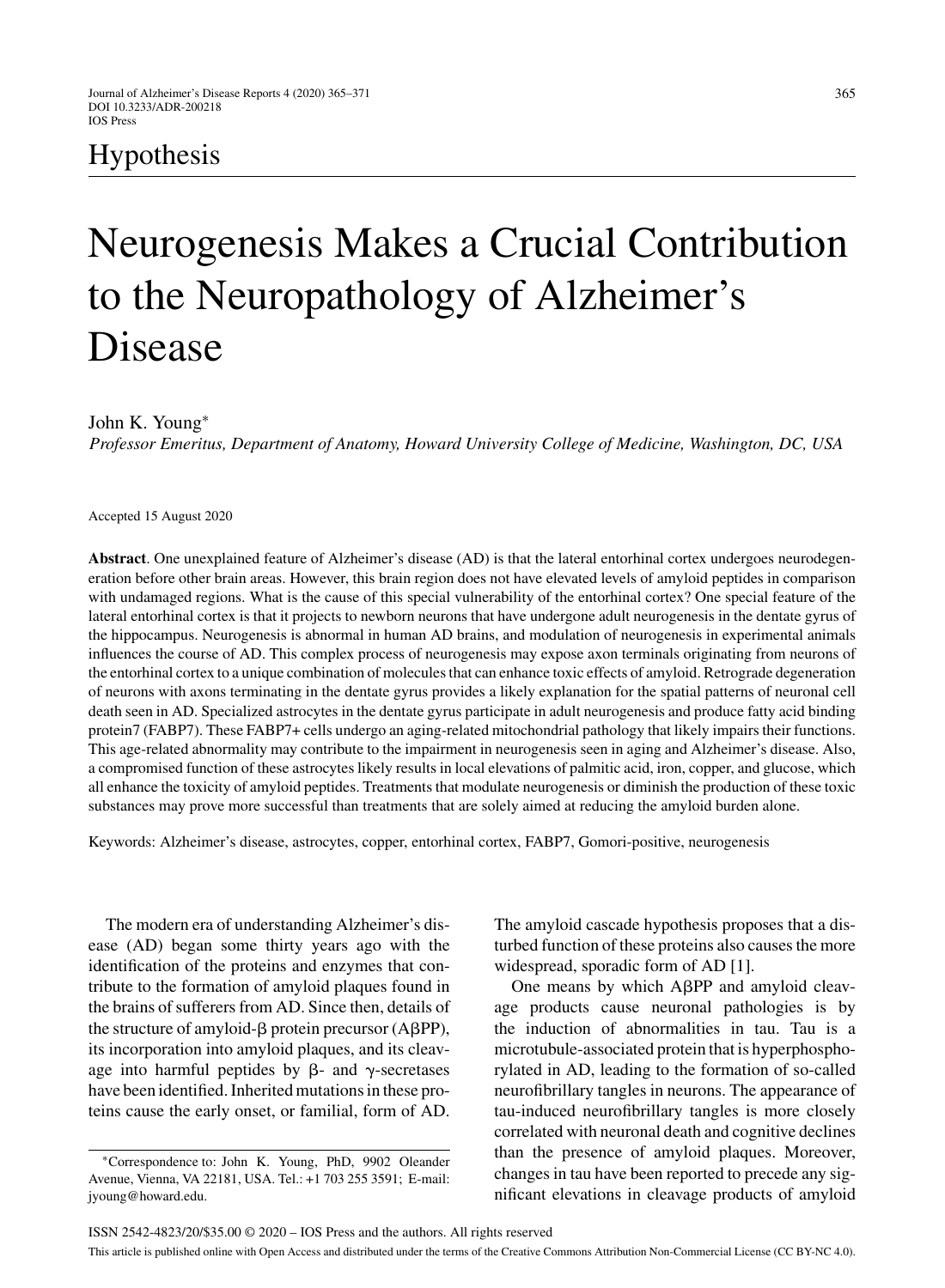$(A\beta_{42})$  that are measurable in the cerebrospinal fluid. These types of data have led to suggestions that treatments that target abnormal tau may be more helpful than treatments aimed at reducing amyloid alone (reviewed in [2]).

Some additional problems with the amyloid cascade hypothesis are apparent. One problem is that brains of many individuals who are cognitively normal can have an amyloid plaque burden similar to that found in demented patients [2]. Also, damaged neurons containing neurofibrillary tangles are first found in the entorhinal cortex, whereas amyloid plaques first seem to appear at some distance from this site in the association cortices of the temporal lobe [2, 3]. One widely accepted explanation for these discrepancies is that soluble fragments of  $A\beta PP$  ( $A\beta$ oligomers), and not amyloid plaques themselves, are the cause of damage to synapses and other structures in AD. Thus, the establishment of plaques alone may not be the precipitating event for the disorder. Extracellular amyloid oligomers, rather than plaques, may bind to neurons to cause damage [1, 4].

In spite of these plausible explanations, it still seems puzzling that initial damage in AD is confined to specific brain structures, whereas ABPP seems to be widely distributed throughout the brain. The hypothesis expressed in this paper contends that it is the toxic combination of A<sub>BPP</sub> and other sub*stances* involved in adult neurogenesis within the dentate gyrus of the hippocampus that accounts for the patterns of damage in AD brain. Axons that terminate near newborn neurons in the dentate gyrus may be especially vulnerable to the disease process (see below).

A second problem with the amyloid cascade hypothesis that has recently arisen is that clinical treatments that reduce the amyloid burden in the brain by 18–36% have failed to slow the cognitive decline in AD patients (reviewed in [4]).

A recent paper may provide some explanation for the disappointing results of these clinical trials of AD patients. In a transgenic rat model of AD, treatment with scyllo-inositol reduced the amyloid plaque burden in the brain by 35% but failed to restore all cognitive faculties to normal [5]. Also, this reduction in amyloid failed to diminish tau-associated neurofibrillary tangles in the lateral entorhinal cortex, nor did it improve the disconnect between the lateral entorhinal cortex and the dentate gyrus. This interruption of communication between the dentate gyrus and lateral entorhinal cortex makes an important contribution to disturbances in memory and behavior.

This study showed that a reduction of the amyloid burden in rats was insufficient to correct the neurological and behavioral defects characteristic of AD. This might explain why clinical trials that reduce the amyloid burden in humans have also failed to slow the degradation of cognitive function. A disturbed function of the entorhinal cortex seems to persist, in spite of lowered levels of amyloid. It would appear that damage to the perforant pathway between the lateral entorhinal cortex and dentate gyrus occurs unusually early in the disease process, when amyloid levels are still low, or else this pathway is unusually sensitive to toxic effects of amyloid [5]. But what would cause this heightened sensitivity?

Researchers examining the early degeneration of the lateral entorhinal cortex have reported that levels of amyloid peptides in the lateral entorhinal cortex are not higher than in other, less affected regions [6, 7]. What, then, accounts for the early degeneration of the lateral entorhinal cortex? One proposed explanation for this discrepancy is that a higher metabolic rate of lateral entorhinal cortex neurons might make these neurons more sensitive to toxic effects of amyloid or  $A\beta$  [6].

However, many neurons throughout the brain exhibit similar signs of an elevated metabolic rate and do not degenerate in AD. The mesencephalic trigeminal nucleus, for example, contains neurons with a very high levels of cytochrome oxidase, a marker for elevated oxidative metabolism [8]. This nucleus does not appear to be affected in AD, although other brainstem nuclei like the raphe nucleus or the locus coeruleus do show early signs of degeneration [3, 9]. What else might be responsible for degeneration of these brainstem nuclei?

A recent study, using a transgenic mouse model of AD, has shown that connectivity between the raphe nucleus and locus coeruleus with the hippocampus becomes interrupted during the course of the disease [10]. Thus, one possible explanation for the degeneration of these brainstem nuclei is that their axon terminals within the hippocampus experience damage that causes a retrograde degeneration of axons and cell bodies. This same explanation may apply to the lateral entorhinal cortex.

Neurons of the lateral entorhinal cortex of rodent brains are unique in that they provide the main afferent connections to newly born neurons that have undergone neurogenesis in the adult brain [11]. The highly unusual process of adult neurogenesis has also been reported to take place in the dentate gyrus of the human hippocampus [12–17]. There has been some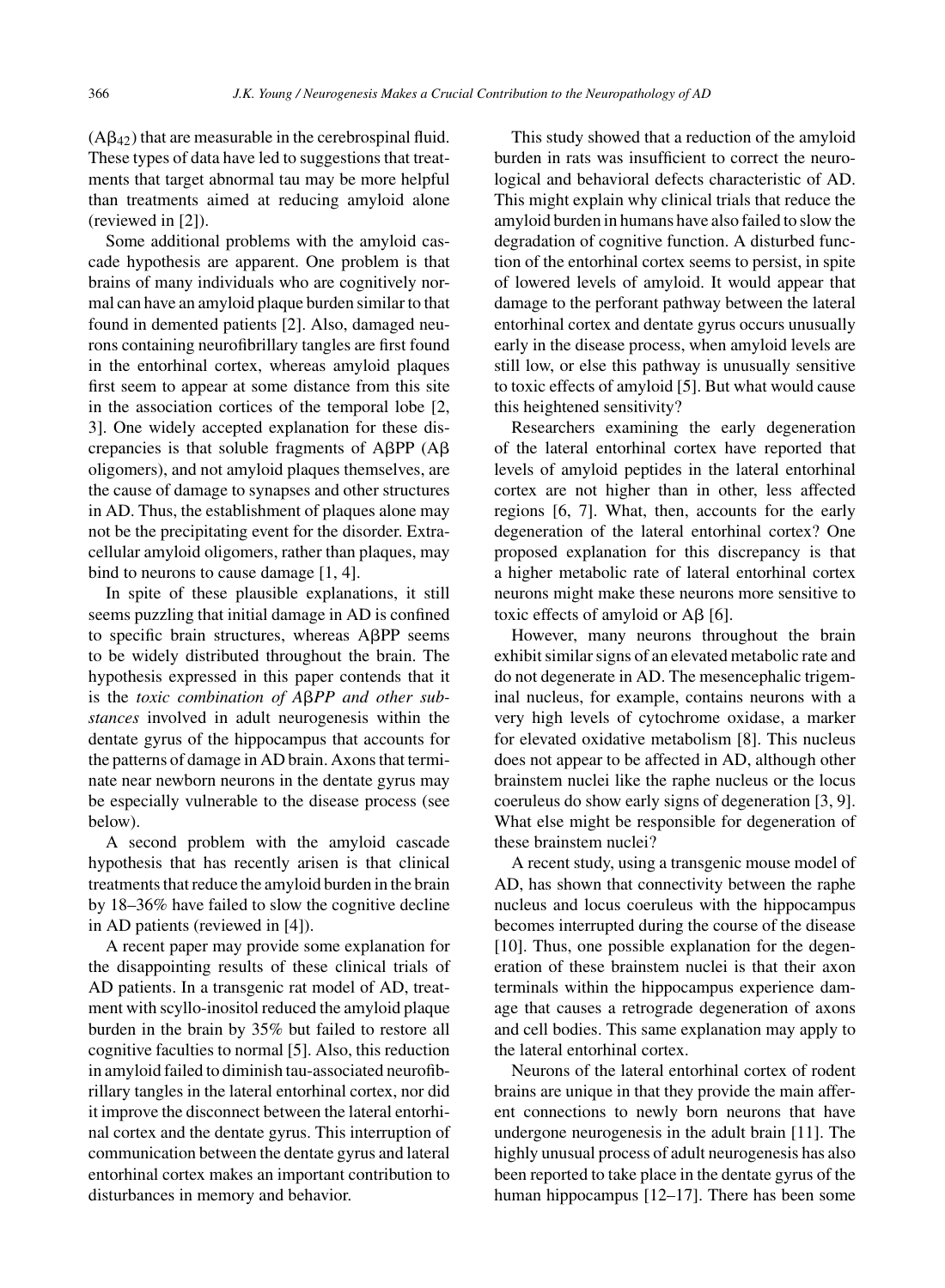controversy about whether the neurogenesis observed in rodent hippocampi really is also present in the human brain, but recent methods of improved tissue preservation of human brain tissue have confirmed that markers for neurogenesis are indeed present in the human hippocampus [15, 17]. If lateral entorhinal cortex neurons of the human brain also innervate newborn neurons of the dentate gyrus, as in the mouse brain, then lateral entorhinal neurons indeed occupy a unique niche in the human brain. It may not be a coincidence that entorhinal cortex neurons directly connected to newly born neurons are the first to degenerate in AD.

What is the evidence for an involvement of adult neurogenesis in the disease process of AD? Hippocampal neurogenesis is decreased in brains from AD patients [15]. In mouse models of AD, transgenic for abnormal human proteins, genetic manipulations can induce a blockade of neurogenesis. This decrease in neurogenesis worsens cognitive deficits. On the other hand, stimulation of neurogenesis in a mouse model of AD lessens cognitive deficits [18, 19]. These results may relate to the stimulatory effects of neurogenesis upon memory processes and a compensation for the disruption of hippocampal function seen in AD.

Another point is that A $\beta$ PP itself appears to influence neurogenesis, so that abnormalities in  $A\beta PP$ function could result in impaired neurogenesis [18, 20]. In light of these findings, some researchers have suggested that adult neurogenesis may have a role in the pathogenesis of AD [21, 22].

It may be that toxic effects of amyloid peptides may first be exerted upon axons terminating upon newborn neurons and perhaps extend in a retrograde fashion to damage neuronal somas of the lateral entorhinal cortex [23].

Adult neurogenesis involves the division of neuronal cell precursors, their differentiation into glial or neuronal cell lineages, and their incorporation into the circuitry of the hippocampus. What aspects of these complex events may exert a toxic interaction with amyloid or amyloid peptides that could affect synapses from fibers arising from the lateral entorhinal cortex?

In macaque and rat brains, specialized astrocytes immunoreactive for fatty acid binding protein 7 (FABP7) are in close contact with newly born neurons of the dentate gyrus and appear to represent stem cells from which these new neurons have originated (Fig. 1). The phenotype of these cells appears to recapitulate that of FABP7-containing radial glial cells of

Fig. 1. Astrocytes immunoreactive for FABP7 (brown stain) are found within the granule cell layer of the dentate gyrus of the hippocampus of adult rats. See [26] for staining methodology.

the embryonic cortex that differentiate into neurons [24]. The hippocampus is not the only brain site at which these specialized astrocytes can be detected. FABP7+ astrocytes are also found in the hypothalamus, the habenula, and the dorsal medulla, sites at which much more modest amounts of adult neurogenesis take place [24–27].

FABP7+ astrocytes in the hypothalamus have been found to undergo an aging-related pathological process, in which degenerating mitochondria become engulfed within lysosomes to form socalled Gomori-positive cytoplasmic granules [26]. This mitochondrial pathology is also detectable at the precise locations of FABP7+ astrocytes in the dentate gyrus, habenula, subventricular zone, and dorsal medulla ([24] versus [27, 31]). Thus, it appears that an aging-related mitochondrial degeneration is a widespread feature of FABP7+ astrocytes that participate in adult neurogenesis.

What is the cause of this astrocyte pathology? One likely explanation is that these cells have an elevated uptake and metabolism of fatty acids. Mitochondrial oxidation of fatty acids is known to exert particularly damaging effects upon astrocyte mitochondria [24, 28].

An aging-related pathology of FABP7+ astrocytes might reasonably be expected to reduce their ability to divide and mature into neurons and could contribute to the aging-related decline in neurogenesis seen in rodent brains. This could also be a factor in the decreased neurogenesis seen in brains of humans with AD.

There are also a number of ways by which this astrocyte pathology could enhance toxic effects of amyloid. FABP7+ astrocytes regulate levels of palmitic acid in the brain [29]. Addition of palmitic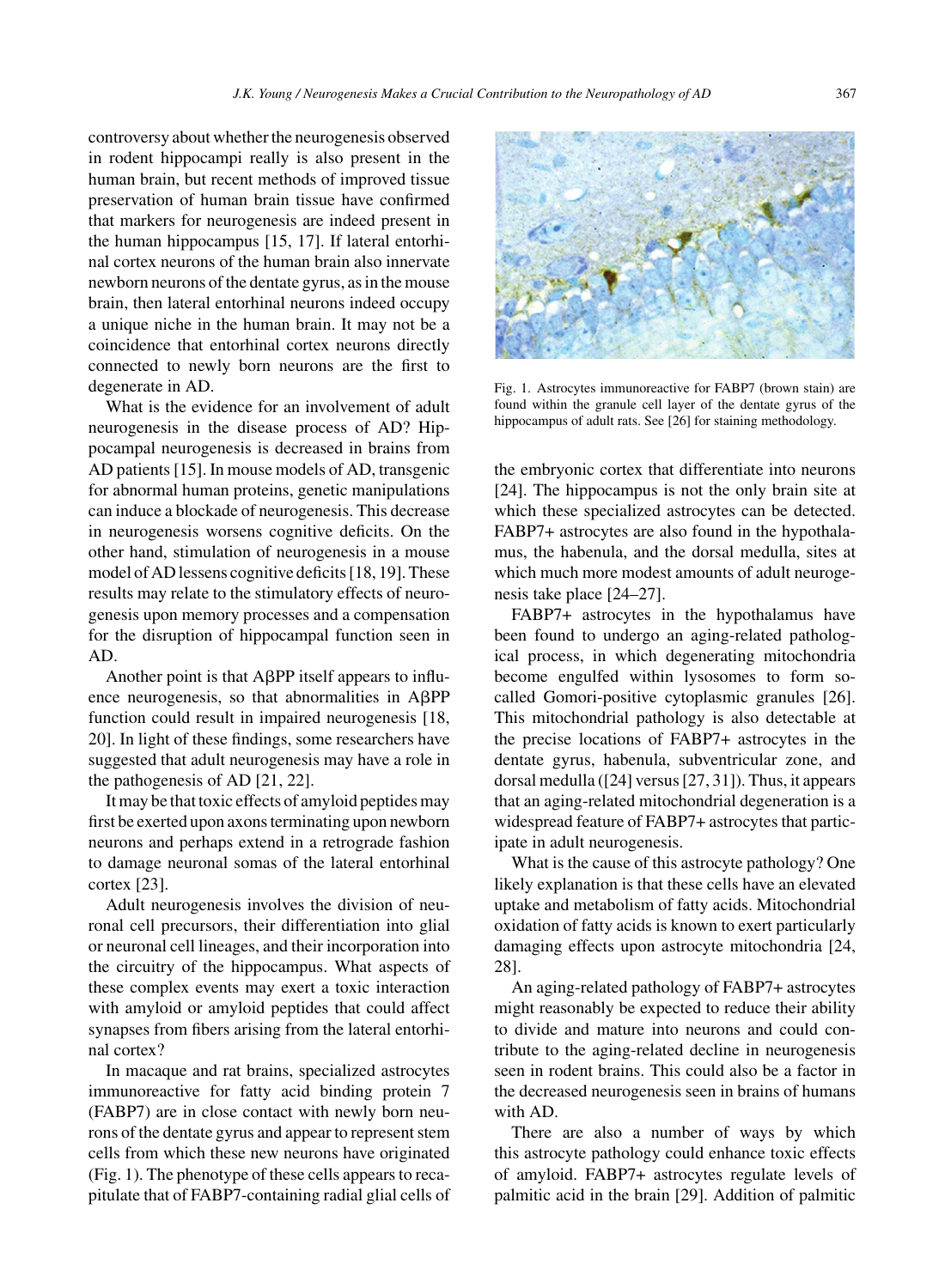acid to  $A\beta PP$  enhances its processing into amyloidogenic and toxic peptides, so any disturbance of the regulation of palmitic acid by degenerating FABP7+ astrocytes could enhance amyloid toxicity [30].

Also, the Gomori-positive cytoplasmic granules of FABP7+ astrocytes contain high levels of heme-linked copper and iron, originating from metal-containing mitochondrial enzymes [31]. Copper binds to amyloid peptides, reduces the clearance of amyloid, and appears capable of enhancing toxic effects of amyloid; iron also enhances toxic effects of amyloid [32, 33]. Since about 3.5% of hippocampal glia turn over and die every year, local release of these metals from senescent FABP7+ astrocytes could have toxic effects [34].

A specific isoform of a cholesterol-binding protein called ApoE4 drastically enhances the risk for AD [35]. ApoE4 is mainly produced by astrocytes; its deleterious effects in AD have mainly been ascribed to ApoE-related effects on the clearance of amyloid peptides. However, in mice, ApoE4 has also been shown to reduce dendritic spines upon newly born neurons in the hippocampus, leading to a reduced connectivity between the lateral entorhinal cortex and the hippocampus [36]. Thus, effects of ApoE4 upon neurogenesis, as well as effects of ApoE4 upon amyloid degradation, could be related to its association with a greatly increased risk for AD.

Intracellular heme and its modulating enzyme, heme oxygenase, exert complex effects upon the production of cholesterol and ApoE in astrocytes [37]. Possibly, the presence of heme in FABP7+ astrocytes could alter the local production of ApoE isoforms and could lead to alterations in both the degradation of amyloid and in the maturation of newborn neurons in the dentate gyrus. This hypothesis could be tested by examination of Gomori-positive astrocytes*in vitro* to see if they produce altered amounts of ApoE.

Another feature of AD is an association with diabetes mellitus, which increases the risk for dementia [32, 38]. The precise reasons for this association are uncertain, although many mechanisms have been proposed. For one thing, diabetes causes a reduction in adult neurogenesis. Also, high blood levels of glucose induce the formation of advanced glycation end products within the brain. These products, plus the receptors for these end products, are abundant in glial cells and can provoke alterations in the production of A $\beta$  peptides. Also, glycation of amyloid enhances its toxicity [39]. Some involvement of Gomori-positive astrocytes in the interaction between diabetes and AD

may be indicated by the fact that these cells possess high capacity GLUT2 type glucose transporter proteins. These GLUT2 transporters enable cells to have an elevated glucose uptake and an increased responsiveness to changes in blood glucose concentrations compared to other brain cells [40]. Indeed, in AD, Gomori-positive astrocytes of the human hippocampus have elevated levels of advanced glycation end products in their cytoplasm [41]. Any disturbance in the function of Gomori-positive astrocytes in diabetes could thus logically be expected to exacerbate the abnormalities seen in AD.

Much of the data about FABP7+ astrocytes and their role in neurogenesis stems from studies of the rodent and macaque brains. Can this information be extended with some degree of confidence to the human brain? The presence of mRNA for FABP7 has been reported in both adult and fetal human brain samples. Fetal brain samples have been obtained from individuals suffering from the human medical condition, trisomy 21, or Down's syndrome.

The presence of FABP7 mRNA in Down's syndrome brains is of particular interest because this condition is associated with an increased risk for the development of AD and dementia. One logical explanation for this association is the presence of the gene for amyloid precursor protein (*APP*) on chromosome 21; the presence of an extra chromosome 21 leads to an increased expression of  $A\beta PP$  and enhanced deleterious effects of amyloid and amyloid oligomers [1]. However, in Down's syndrome brains, the expression of FABP7 is also increased, due to the presence on chromosome 21 of a protein that regulates the transcription of the FABP7 gene [42]. The authors of this paper speculated that increased levels of FABP7 during development could contribute to the neurological abnormalities found in this syndrome. This speculation is supported by a recent report that astrocytes with an enhanced expression of FABP7 exert negative effects upon neuronal survival *in vitro* [43]. These data provide increased support for the concept that FABP7+ astrocytes in the human brain could contribute to the neuronal abnormalities in AD. Thus far, however, immunocytochemistry for FABP7+ astrocytes in the human hippocampus has not yet been performed.

The presence of Gomori-positive astrocytes in the human hippocampus has, in contrast, been reported in two publications [41, 44]. Also, Gomori-positive astrocytes have been demonstrated in frozen sections of the human hypothalamus collected for an unrelated study some years ago (Fig. 2) [45]. These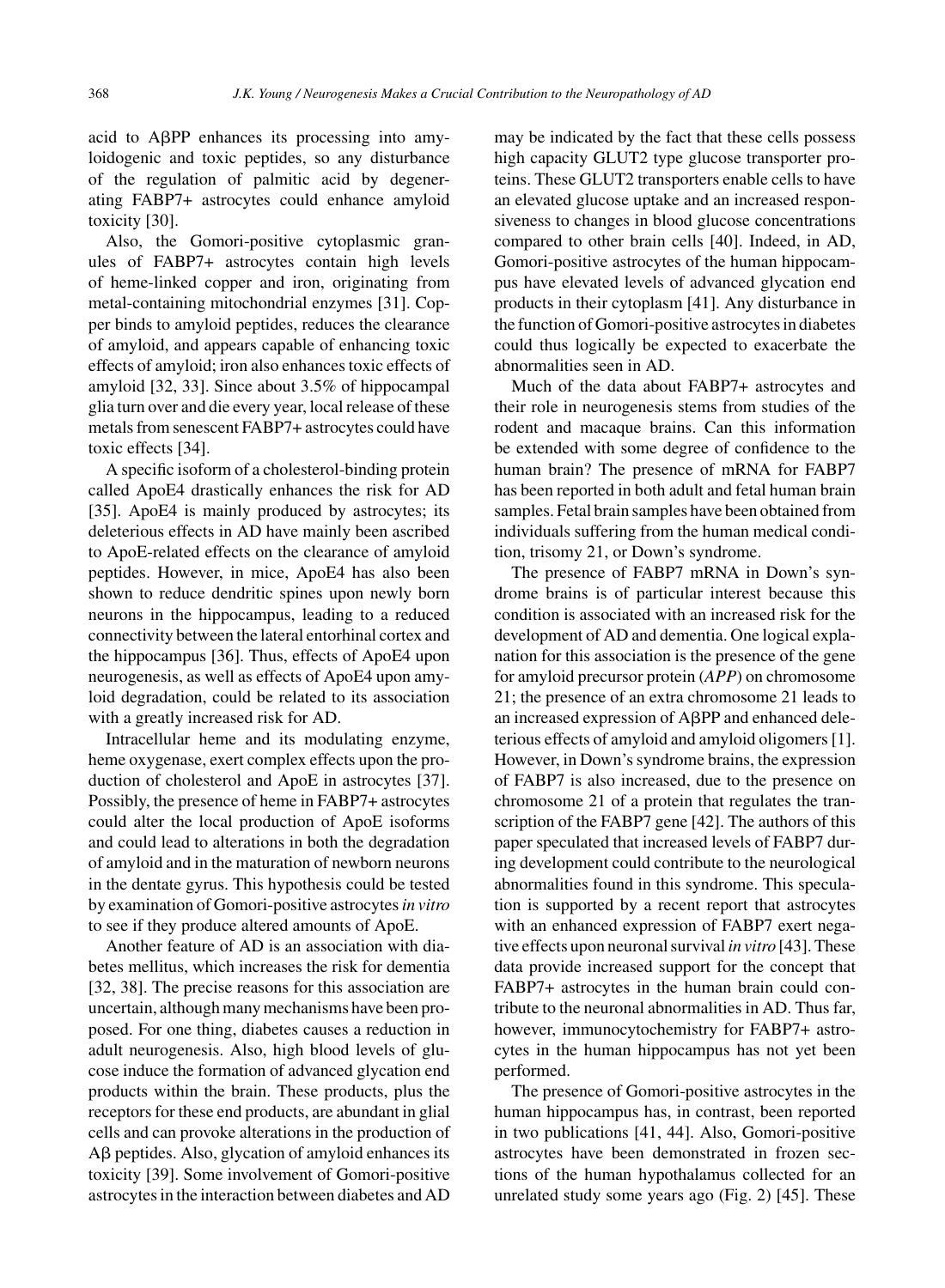

Fig. 2. Frozen section of the human hypothalamus, stained to demonstrate iron via the Perl's reaction and counterstained with neutral red to illustrate cell nuclei (see [40] for Perl's stain methodology). Blue iron-rich cytoplasmic granules (arrows) are found in a Gomori-positive astrocyte (left side of figure). On the right side of the figure, a Gomori-positive astrocyte is in close contact with a catecholaminergic neuron filled with neuromelanin.

cells are commonly adjacent to catecholaminergic neurons filled with neuromelanin, a metabolic byproduct of catecholamines. A similar situation exists in the rat hypothalamus, where Gomoripositive astrocytes can be found in contact with catecholaminergic neurons [46]. These data indicate that Gomori-positive astrocytes of the human brain have many features in common with those of the rat brain.

If Gomori-positive astrocytes are abundant in both the human and rat hypothalamus, it would be logical to expect that the presence of these cells could also lead to hypothalamic neuropathology, as well as to hippocampal neuropathology, in AD. Plaques, tangles, and a disturbed neuronal function in the hypothalamus are early features of AD, but the question of whether these abnormalities are directly related to Gomori-positive astrocytes remains to be investigated [47].

Other features of neurogenesis, independent of FABP7+ astrocytes, could also contribute to the pathology of AD and explain its focus in the lateral entorhinal cortex. The apparent connection between neurogenesis and AD, however, provides a novel framework for an understanding of the features of AD, such as the specific neuroanatomical distributions of damaged neurons, the relationship between AD and aging of glia, and the interrelationships between AD, diabetes, ApoE isoforms, and Down's syndrome.

Strategies that would diminish age-related abnormalities in astrocytes participating in neurogenesis, such as drugs that reverse aging-associated mitochondrial impairments, low fat diets, diets rich in polyunsaturated fatty acids, or a reduced dietary intake of copper, may prove useful in limiting the development of AD pathology [48, 49, 50, 51]. Another approach would be to increase the differentiation of FABP7+ astrocytes into mature neurons, by administering drugs that increase neurogenesis [52]. This would logically deplete the pool of FABP7+ neural precursor cells and reduce the harmful molecules associated with them. An alternative method of increasing neurogenesis may be to increase physical exercise, which has been reported to increase rates of neurogenesis and reduce the risk for AD [53].

## **CONFLICT OF INTEREST**

The author declares that he has no competing interests.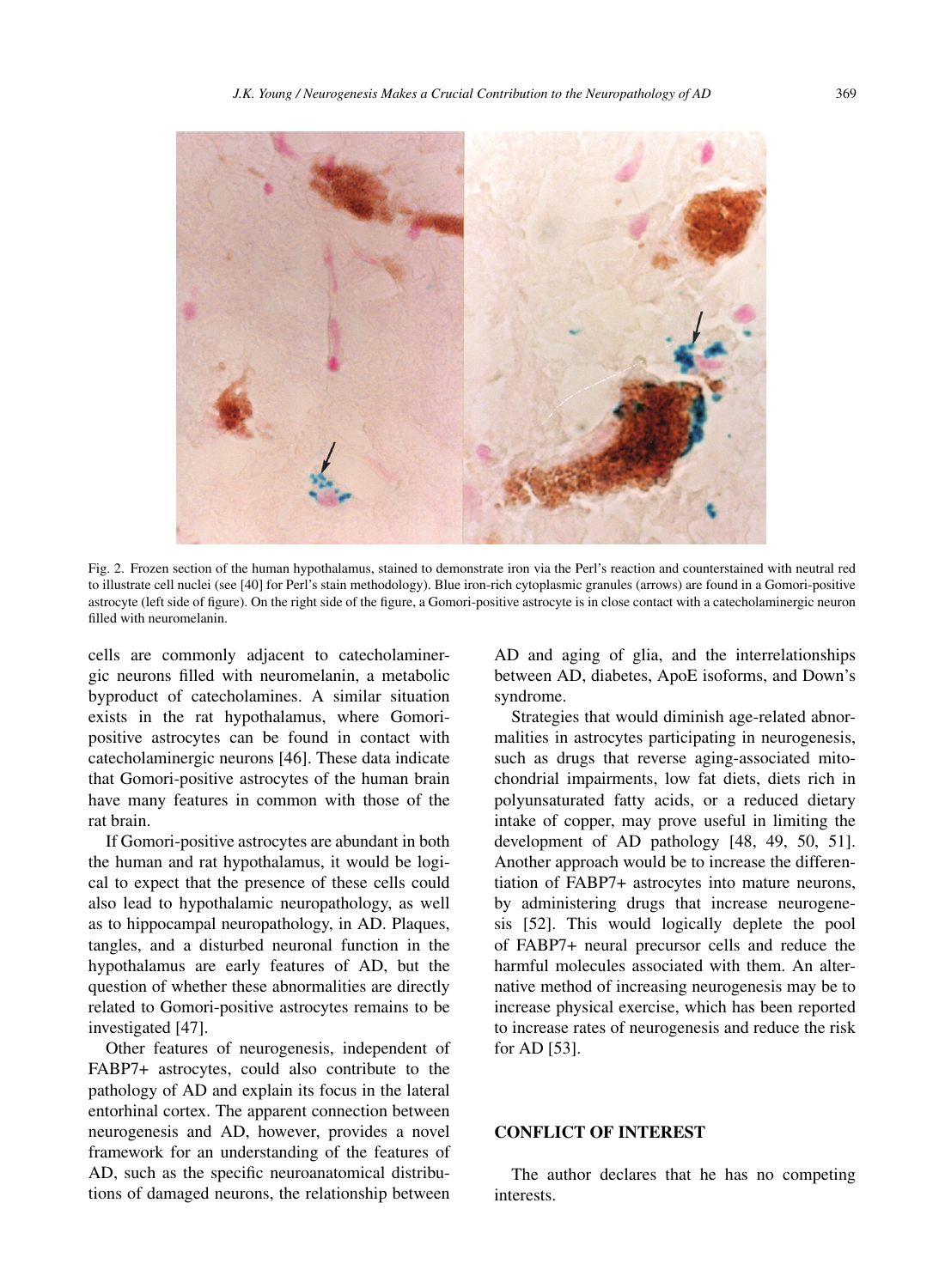## **REFERENCES**

- [1] Selkoe DJ, Hardy J (2016) The amyloid hypothesis of Alzheimer's disease at 25 years. *EMBO Mol Med* **8**, 595- 608.
- [2] Morris GP, Clark IA, Vissel B (2018) Questions concerning the role of amyloid- $\beta$  in the definition, aetiology and diagnosis of Alzheimer's disease. *Acta Neuropathol* **136**, 663-689.
- [3] Braak H, Thal DR, Ghebremedhin E, Del Tredici K (2011) Stages of the pathologic process in Alzheimer disease: Age categories from 1 to 100 years. *J Neuropathol Exp Neurol* **70**, 960-969.
- [4] Ricciarelli R, Fedele E (2017) The amyloid cascade hypothesis in Alzheimer's disease: It's time to change our mind. *Curr Neuropharmacol* **15**, 926-935.
- [5] Morrone CD, Bazzigaluppi P, Beckett TL, Hill ME, Koletar MM, Stefanovic B, McLaurin J (2020) Regional differences in Alzheimer's disease pathology confound behavioural rescue after Amyloid-β attenuation. *Brain* 143, 359-373.
- [6] Khan UA, Liu L, Provenzano FA, Diego E Berman DE, Caterina P Profaci CP, Sloan R, Mayeux R, Duff KE, Small SA (2014) Molecular drivers and cortical spread of lateral entorhinal cortex dysfunction in preclinical Alzheimer's disease. *Nat Neurosci* **17**, 304-311.
- [7] Stranahan AM, Mattson MP, Alexis M (2010) Selective vulnerability of neurons in layer II of the entorhinal cortex during aging and Alzheimer's disease. *Neural Plast* **2010**, 108190.
- [8] Hevner RF, Liu S, Wong-Riley MT (1995) A metabolic map of cytochrome oxidase in the rat brain: Histochemical, densitometric and biochemical studies. *Neuroscience* **65**, 313-342.
- [9] Iatrou A, Kenis G, Rutten BPF, Lunnon K, van den Hove DLA (2017) Epigenetic dysregulation of brainstem nuclei in the pathogenesis of Alzheimer's disease: Looking in the correct place at the right time?*Cell Mol Life Sci* **74**, 509-523.
- [10] Jeon SG, Kim YJ, Kim KA, Mook-Jung I, Moon M (2018) Visualization of altered hippocampal connectivity in an animal model of Alzheimer's disease. *Mol Neurobiol* **55**, 7886-7899.
- [11] Woods NI, Vaaga CE, Chatzi C, Adelson JD, Collie MF, Perederiy JV, Tovar KR, Westbrook GL (2018) Preferential targeting of lateral entorhinal inputs onto newly integrated granule cells. *J Neurosci* **38**, 5843-5853.
- [12] Curtis MA, Low VF, Faull RLM (2012) Neurogenesis and progenitor cells in the adult human brain: A comparison between hippocampal and subventricular progenitor proliferation. *Dev Neurobiol* **72**, 990-1005.
- [13] Dennis CV, Suh LS, Rodriguez ML, Kril JJ, Sutherland GT (2016) Human adult neurogenesis across the ages: An immunohistochemical study. *Neuropathol Appl Neurobiol* **42**, 621-638.
- [14] Lazarov O, Hollands C (2016) Hippocampal neurogenesis: Learning to remember. *Prog Neurobiol* **138-140**, 1-18.
- [15] Moreno-Jiménez EP, Flor-García M, Terreros-Roncal J, Rábano A, Cafini F, Pallas-Bazarra N, Ávila J, Llorens-Martin M (2019) Adult hippocampal neurogenesis is abundant in neurologically healthy subjects and drops sharply in patients with Alzheimer's disease. *Nat Med* **25**, 554-560.
- [16] Teixeira CM, Pallas-Bazarra N, Bolós M, Terreros-Roncal J, Avila J, Llorens-Martin M (2018) Untold new beginnings: Adult hippocampal neurogenesis and Alzheimer's disease. *J Alzheimers Dis* **64**(s1), S497-S505.
- [17] Tobin MK, Musaraca K, Disouky A, Shetti A, Bheri A, Honer WG, Kim N, Dawe RJ, Bennett DA, Arfanakis K, Lazarov O (2019) Human hippocampal neurogenesis persists in aged adults and Alzheimer's disease patients. *Cell Stem Cell* **24**, 974-982.e3.
- [18] Hollands C, Tobin MK, Hsu M, Musaraca K, Yu TS, Mishra R, Kernie SG, Lazarov O (2017) Depletion of adult neurogenesis exacerbates cognitive deficits in Alzheimer's disease by compromising hippocampal inhibition. *Mol Neurodegener* **12**, 64.
- [19] Richetin K, Leclerc C, Toni N, Gallopin T, Pech S, Roybon L, Rampon C (2015) Genetic manipulation of adult-born hippocampal neurons rescues memory in a mouse model of Alzheimer's disease. *Brain* **138**, 440-455.
- [20] Caillé I, Allinquant B, Dupont E, Bouillot C, Langer A, Müller U, Prochiantz A (2004) Soluble form of amyloid precursor protein regulates proliferation of progenitors in the adult subventricular zone.*Development* **131**, 2173-2181.
- [21] Choi SH, Tanzi RE (2019) Is Alzheimer's disease a neurogenesis disorder? *Cell Stem Cell* **25**, 7-8.
- [22] Mu Y, Gage FH (2011) Adult hippocampal neurogenesis and its role in Alzheimer's disease. *Mol Neurodegener* **6**, 85.
- [23] Alobuia WM, Xia W, Vohra BP (2013) Axon degeneration is key component of neuronal death in amyloid- $\beta$  toxicity. *Neurochem Int* **63**, 782-789.
- [24] Young JK, Heinbockel T, Gondre-Lewis MJ (2013) Astrocyte fatty acid binding protein-7 is a marker for neurogenic niches in the rat hippocampus. *Hippocampus* **23**, 1476- 1483.
- [25] Sousa-Ferreira L, Pereirade Almeida L, Cavadas C (2014) Role of hypothalamic neurogenesis in feeding regulation. *Trends Endocrinology Metab* **25**, 80-88.
- [26] Young JK, Baker JH, Muller T (1996) Immunoreactivity for brain fatty acid binding protein in Gomori-positive astrocytes. *Glia* **16**, 218-226.
- [27] Pushkar Y, Robison G, Sullivan B, Fu SX, Kohne M, Jiang W, Rohr S, Lai B, Marcus MA, Zakharova T, Zheng W (2013) Aging results in copper accumulations in glial fibrillary acidic protein-positive cells in the subventricular zone. *Aging Cell* **12**, 823-832.
- [28] Schmidt SP, Corydon TJ, Pedersen CB, Bross P, Gregersen N (2010) Misfolding of short-chain acyl-CoA dehydrogenase leads to mitochondrial fission and oxidative stress. *Mol Genet Metab* **100**, 155-162.
- [29] Owada Y, Abdelwahab SA, Kitanaka N, Sakagami H, Takano H, Sugitani Y, Sugawara M, Kawashima H, Kiso Y, Mobarakeh JI, Yanai K, Kaneko K, Sasaki H, Kato H, Saino-Saito S, Matsumoto N, Akaike N, Noda T, Kondo H (2006) Altered emotional behavioral responses in mice lacking brain-type fatty acid-binding protein gene. *Eur J Neurosci* **24**, 175-187.
- [30] Bhattacharyya R, Barren C, Kovacs DM (2013) Palmitoylation of amyloid precursor protein regulates amyloidogenic processing in lipid rafts. *J Neurosci* **33**, 11169-11183.
- [31] Sullivan B, Robison G, Pushkar Y, Young JK, Manaye KF (2017) Copper accumulation in rodent brain astrocytes: A species difference. *J Trace Elements Med Biol* **39**, 6-13.
- [32] Chung JY, Kim H-S, Song J (2018) Iron metabolism in diabetes-induced Alzheimer's disease: A focus on insulin resistance in the brain. *Biometals* **31**, 705-714.
- [33] Huat TJ, Camats-Perna J, Newcombe EA, Valmas N, Kitazawa M, Medeiros R (2019) Metal toxicity links to Alzheimer's disease and neuroinflammation. *J Mol Biol* **431**, 1843-1868.